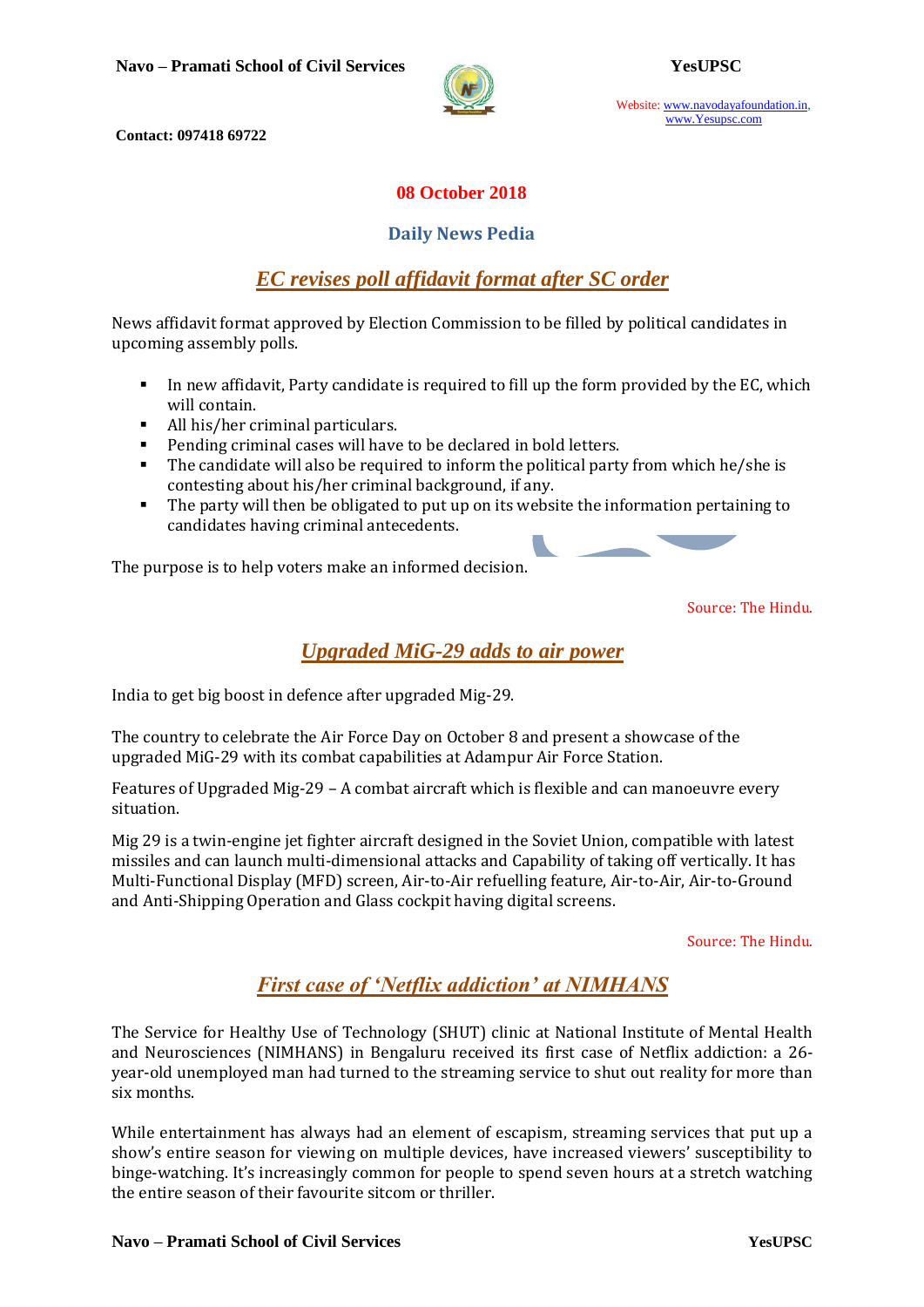The addiction interferes with the child's academic performance and counsellors are advising students and parents to keep a close watch on the duration and the shows they watch.

Source: The Hindu.

### *Eurasian Otter*

Otter is a carnivorous mammal and there are 7 subspecies found in 3 continents - *Europe, Asia and Africa.*

The Eurasian otter found in all the 3 continents is considered to be "Near Threatened" in IUCN Red List.

It lives in a wide variety of aquatic habitats, including highland and lowland lakes, rivers, streams, marshes, swamp forests and coastal areas independent of their size, origin or latitude.

Eurasian otter is the one of the least-known of India's 3 otter species (Eurasian, smooth-coated & small-clawed otters) in Western Ghats. It has been recorded historically from the Western Ghats - Coorg in Karnataka and Tamil Nadu's Nilgiri and Palani hill ranges. Though its range is wide, it is not as frequently sighted as other two otters in India.

All 3 species of otters in India are protected under the Wildlife Protection Act and are listed in CITES Appendices.

- *i. Eurasian Otter - CITES Appendix I; WPA Schedule II*
- *ii. Smooth Coated Otter - CITES Appendix II; WPA Schedule II*
- *iii. Clawless Otter - CITES Appendix II; WPA Schedule I*

Source: The Hindu.

The 3rd edition of Japan-India Maritime Exercise (JIMEX) is going to be organized in Visakhapatnam. The last edition of JIMEX was conducted in Dec 2013 off Chennai.

*JIMEX - 18*

The conduct of JIMEX-18 after 5 years is indicative of an upswing in the Indo-Japanese defence relations.

It is aimed to enhance interoperability, improve understanding and imbibe the best practices of each other.

Source: The Hindu.

### *Van Vihar National Park*

Van Vihar National Park is a located in the Bhopal district of the state of Madhya Pradesh. It is located adjacent to Upper Lake of Bhopal city at Madhya Pradesh in Central India.

It harbours herbivores like Chital, Sambar, and blue bull under free ranging condition and the animals like tiger, lion, leopard, hyena, crocodile and gharial under captive condition.

Van Vihar Safari Park is a paradise for bird enthusiasts, where one could found birds like Peacocks, Munias, barlets, wagtails, bulbuls, orioles, Kala Teetar, Blue Kingfisher, Phakta and migratory birds such as Tree Pie and Drongo.

**Navo – Pramati School of Civil Services YesUPSC**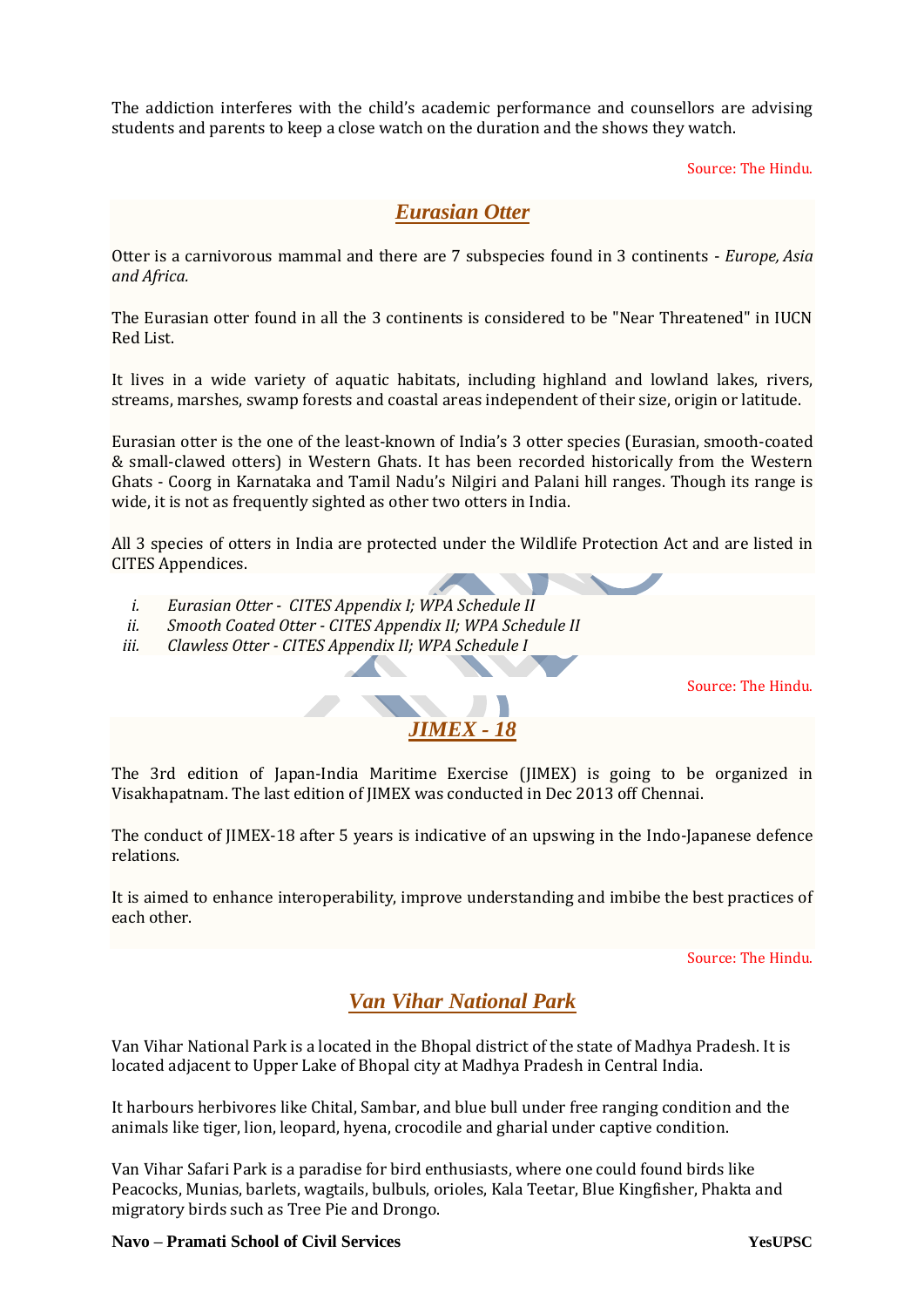# *[ISRO & ROSCOSMOS to work together for first Indian manned mission](https://www.civilsdaily.com/news/isro-roscosmos-to-work-together-for-first-indian-manned-mission/)*

India hopes to send its first manned mission Gaganyaan in 2022.

The ROSCOSMOS State Corporation for Space Activities and Indian Space Research Organisation (ISRO) will be working together on the Gaganyaan mission.

A MoU was inked between ISRO and the Federal Space Agency of Russia 'ROSCOSMOS' for joint activities in the field of Human Spaceflight Programme.

The Russian side has offered a ride to Indian astronaut a short visit to International Space Station (ISS) on board a Soyuz spacecraft for a short training mission in 2022. It had agreed to supply ISRO with the Rover for the second moon mission but this has not come through and now ISRO is building its own Rover.

It was also decided to set up measurement data collection ground stations of the Indian Regional Navigation Satellite System NavIC and the Russian Navigation Satellite System GLONASS in both countries.

India-Russia space cooperation was very strong, with the Soviet Union being one of the three partners who helped India get off the ground with its space programme.

Source: The Hindu.



**India's worth as an investment destination**

The N-SIPI index provides a useful ground-level view of the business environment in various states.

The efforts towards improving the business climate started some years ago and deepened when the government's flagship initiatives, Make in India and Start-Up India, took centre stage. The department of industrial promotion and policy (DIPP) had rolled out the Business Reform Action Plan in 2015. India subsequently leapfrogged a commendable 30 places to get placed amongst the top 100 countries, according to the World Bank's *Doing Business2018* report. But have we arrived where we should?

The National Council of Applied Economic Research designed an index in 2016 using six metrics—land, labour, infrastructure, economic climate, political stability and governance. This was intended to give a granular picture of the investment climate. This state investment potential index (N-SIPI) incorporated the perceptions of entrepreneurs, based on survey of industrial units. In the third edition, N-SIPI 2018, feedback on the goods and services tax (GST)—the most important initiative on unifying India into a massive common market—was added. The survey covered 1,049 units in 20 states and Delhi, ranking them on their investment potential based on the six major metrics. Interestingly, the rankings are broadly consistent with another study on the performance of states in terms of their service delivery performance. Such comparisons suggest that the N-SIPI rankings based on perceptions and secondary data are reasonably robust.

There is also merit in recognising the strength of the states on individual metrics. For example, land by itself is a critical issue and is perceived to be complex because of the maze of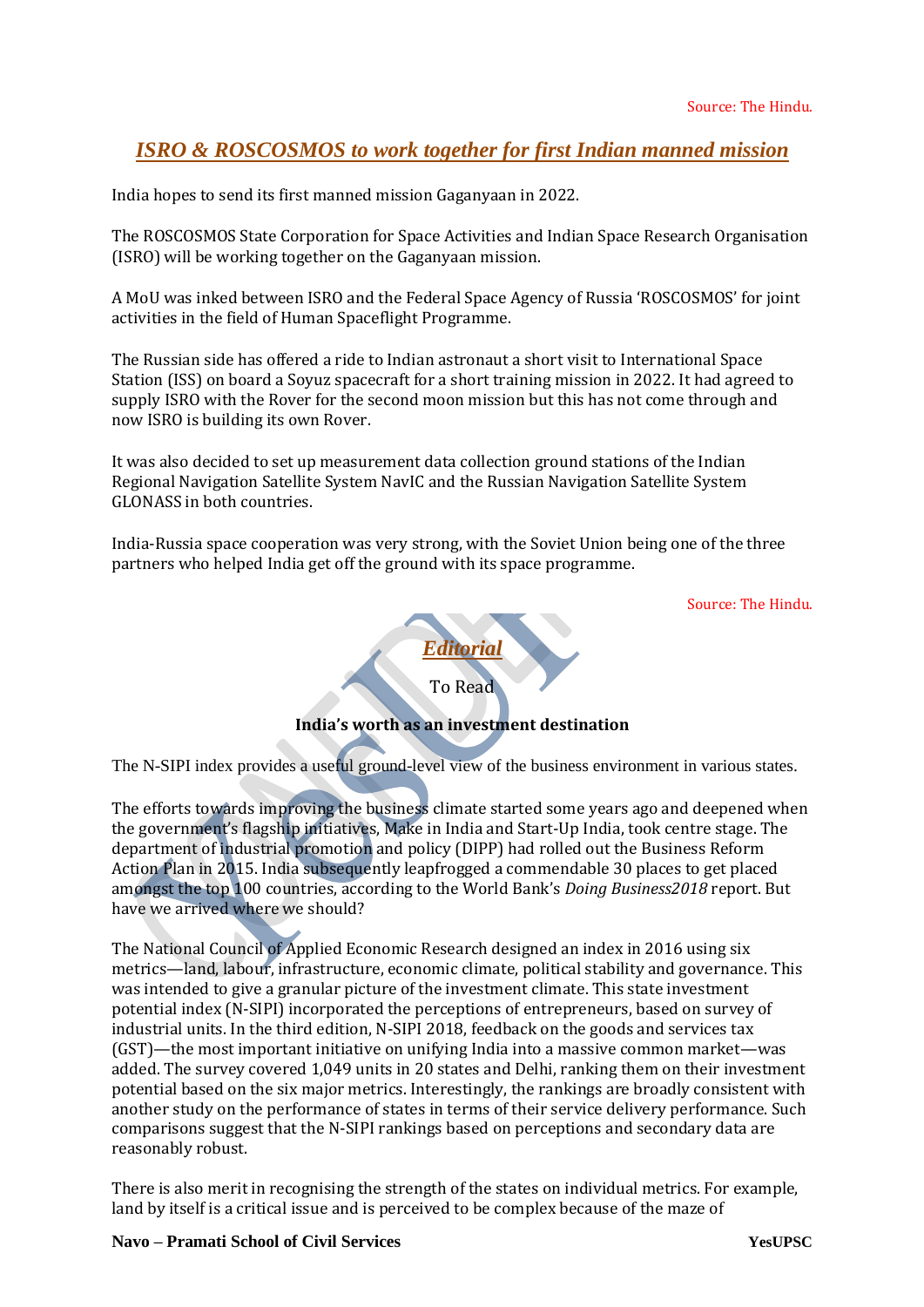regulations. However, strikingly, most states found no difficulty in acquiring land for industrial use except five: Bihar, Jharkhand, Karnataka, Maharashtra and Odisha. In these states, the percentage of respondents facing difficulties ranged from a little less than 30% to a little over 70%.

Unlike land, perception on labour constraints had wide differences across the states. States like Jharkhand, Karnataka, Himachal Pradesh and Assam were at one extreme, with more than 40% of the respondents expressing concern regarding the availability of skilled labour. Meanwhile, companies located in Gujarat, Haryana, Uttar Pradesh and West Bengal had more favourable views. Respondents have also shown major variation in perception of labour quality. Haryana and Gujarat continue to be viewed as the best states in this regard.

In another surprise, labour relations are not seen to be a problem for nearly 66% of the respondents across the states. Very diverse states such as Haryana, West Bengal and Gujarat were the best performers here, while Karnataka, Telangana and Andhra Pradesh have noted moderate to severe constraints. Labour laws have been a constraining factor in Maharashtra, Karnataka, Madhya Pradesh and Chhattisgarh. And while Gujarat reported no problems, Chhattisgarh reported severe problema.

Power is a critical component of infrastructure that supports industrial advancement. The survey found that power availability was relatively good, with no significant difficulty faced by 78% of respondents on an average. States such as Chhattisgarh, Haryana, Punjab and Karnataka reported an excellent supply of power, while states that lagged behind included Uttarakhand, Jharkhand and West Bengal. With respect to water availability, the situation looked best in the case of Himachal Pradesh, Karnataka and Haryana. Surprisingly, despite being a coastal state, nearly one-fifth of the severely constrained firms belonged to Maharashtra, while Uttarakhand emerged as the most severely water-constrained state. The performance of states concerning road and rail connectivity was not an issue with over two-thirds of the surveyed firms while a little over one-fifth shared a moderate concern on the issue. Yet again, Haryana, Himachal Pradesh, Karnataka, Kerala and Rajasthan did very well, while a developed state like Telangana was ranked lowest in the perception of good road and rail connectivity in the state.

The perception on industrial policy is critically important to promote efficiency and productivity. A well-designed industrial policy percolates through different levers, such as special support to a select group of industries, establishment of special economic zones to attract foreign participation or investment, privatization of public sector units, and promoting public-private ventures. Here, a high proportion of positive responses came from Uttarakhand, Haryana, Gujarat and West Bengal. On the other hand, Karnataka, Chhattisgarh and Maharashtra appeared to be the poorest players in this regard.

GST was introduced in July 2017, and N-SIPI 2018 found that more than 40% of firms faced moderate to severe difficulty and 43% did not perceive any impact of the GST policy at all. This negatively impacted business operations severely, according to 17% of the firms. Unexpectedly, Bihar emerged as the most GST-friendly state followed by Gujarat, while firms from Madhya Pradesh, Kerala, Himachal Pradesh, Andhra Pradesh, Telangana, Uttarakhand and Tamil Nadu faced significantly negative impact. Of these, the worst hit was Andhra Pradesh, with 58% of respondents crying foul. On the related aspect of e-way bills, the majority of the respondents reported the impact being positive. The impact is remarkably good for Jharkhand (77%), followed by West Bengal and Bihar, while there is no perceived impact in Telangana, Maharashtra and Gujarat.

The findings demonstrate that states have to work hard to even remain where they are as the rankings are relative, competitive and in flux. They also show that learning lessons from other states is a good way forward.